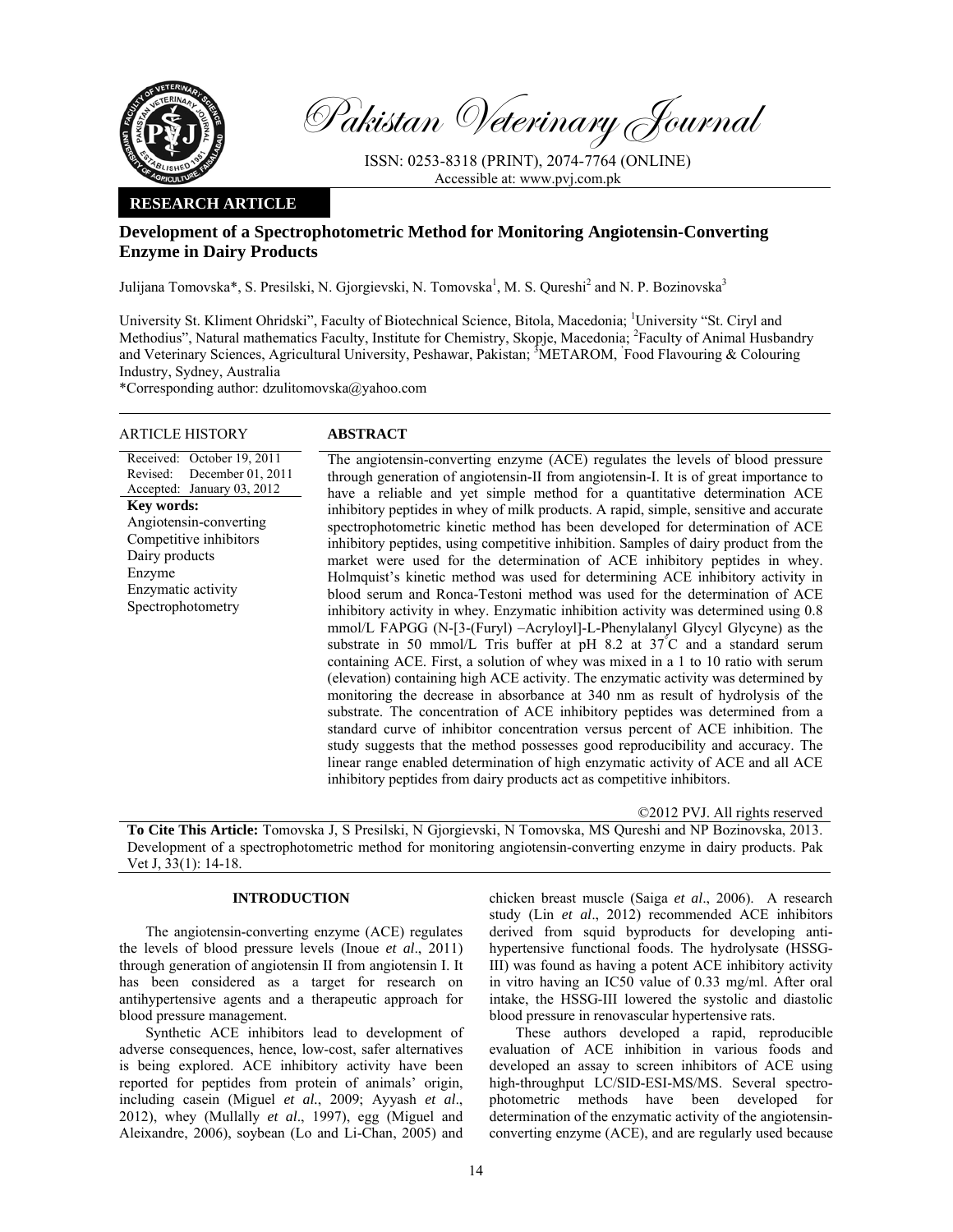of their availability, simplicity and the high level of accuracy. The first developed method uses the substrate N-α-hipuryl-L-histidyl-L-leucine, synthesized on the analogy of the natural substrate A-I introduced by Cushman and Cheung (1971). The same method with minor modifications was used by Liberman (1975). The method is based on the determination of the released hipuric acid. Hayakari *et al*. (1984) introduced into the reaction 2, 4, 6-trichloro-s-triazin in 1, 4-dioksan which in the reaction with the hipuric acid gives colored compound.

Holmquist *et al.* (1979) have synthesized new substrate N-[3-(2-furil)-akriloil]-L-fenilalanil-glycyl-glycine (FAPGG) and have introduced, for the first time, a new continued kinetic method for determining the ACE activity in serum. With hydrolysis, the resulting product has a lower absorbance than the substrate at 345 nm, thus the resulting absorbance is negative and there is a drop in the absorbance level. The substrate is specific to ACE and has faster hydrolysis process than other used substrates. There are several developed methods using this substrate, from which several are adapted for usage in automatic analisators. The same method is applied in determining ACE inhibition in whey and other dairy products.

The ACE enzyme is metalopeptidase that depends on zinc, which severs the S-terminal peptides of different oligopeptides. This enzyme has a broad range of substrates and contains two terminals for connecting with the substrate with variable affinity towards the substrates and/or the inhibitors (Cushman *et al.*, 1973). The peptides may react as ACE inhibitors trough multiple different mechanisms. As first, the peptides may bond to the active side of the ACE without being hydrolyzed by the enzyme. These peptides are called real inhibitors. As second, the inhibitory peptides may be substrates to the ACE. These peptides are hydrolyzed by ACE, releasing new peptides, which may be more or less active inhibitors than the initial peptide. The peptides which are more active inhibitors after the decomposition from the ACE, are called prodrug-type inhibitors (Cheung *et al*., 1980). The less active peptides are called substrate-type inhibitors. Examples for real inhibitors may include LKP, IWH and IKP. LKPNM and IWHHT are examples for prodrug-type inhibitors. A great number of protein hydrolysates and peptides derived from different nutrients are known to present their activity as ACE inhibitors. There are a large number of hydrolysates and peptides that manifest ACE inhibitory activity. Hydrolysates from fermented milk, casein and whey proteins have shown *in vitro* ACE inhibitory activity, and/or *in vivo* antihypertensive activity, and have different amino acid profile and derive from whey protein and casein peptides with significant ACE inhibition. Hydrolysates derived with different enzymes and different source of protein have shown ACE inhibitory activity. From that can be concluded that the ACE inhibition can be induced by different peptides or a combination of peptides. The ACE inhibitory activity depends on the origin of the protein or peptide, and the enzyme used in the proteolysis.

The most common factor for the ACE inhibitory activity is the small molecular mass of the ACE inhibitory peptides. The procedures implemented for *in vivo* studies for ACE inhibitory activity of peptides are not standardized. The quantity of ACE used in the procedures, and the type of ACE substrate are important for calculating the  $IC_{50}$  value (concentration of peptide required for lowering the ACE activity by 50%). Despite that, very often the concentration of ACE is not even mentioned. The difference in the conditions of the procedure may be a reason for the differences between  $IC_{50}$  values published for the same peptide.

The objectives of this research were examination of the optimum conditions for application of the method for determining the activity of ACE in whey, examining the performance of the method in samples of standard serum, and determining *in vitro* ACE inhibition in milk samples from commercial dairy products.

### **MATERIALS AND METHODS**

Random samples of dairy products were collected from retail shops for this study. The method for determining ACE inhibitory activity in serum as already described (Ronca-Testoni, 1983), was modified. The separation of the low molecular proteins and peptides from macromolecules proteins, casein and fat was conducted using centrifuge IEC (Micromax), having at 20000 g. Fermentation process was monitored using pHmeter (Hanna Instruments). Spectroscopic determination of total peptides and ACE inhibitory activity was conducted through spectrophotometer (Specol, 1200).

**Determining the enzymatic activity of ACE in whey:**  Enzymatic activity of ACE in a serum samples was determined (Ronca-Testoni, 1983). The substrate used was N-[3-(2-furil)-acryloil]-L-phenylalanine-glycyl-glycine (FAPGG,  $C_{20}H_{21}H_3O_6$ , Sigma Cat # 7131). The determination is based on the difference in absorbance of furanacryloil blocked tripeptide FAPGG and the product of the enzyme-catalyzed hydrolysis FAP at wavelength of 340 nm. Gly-Gly is the result of hydrolyses of FAPGG and does not absorb light at these conditions which is evident from the following equation-1). As the hydrolysis product FAP has low absorbance at 340 nm the resulting change of the absorbance is negative:

FAPGG  $\frac{ACE}{}$  $\rightarrow$  FAP + Gly-Gly (Equation 1)

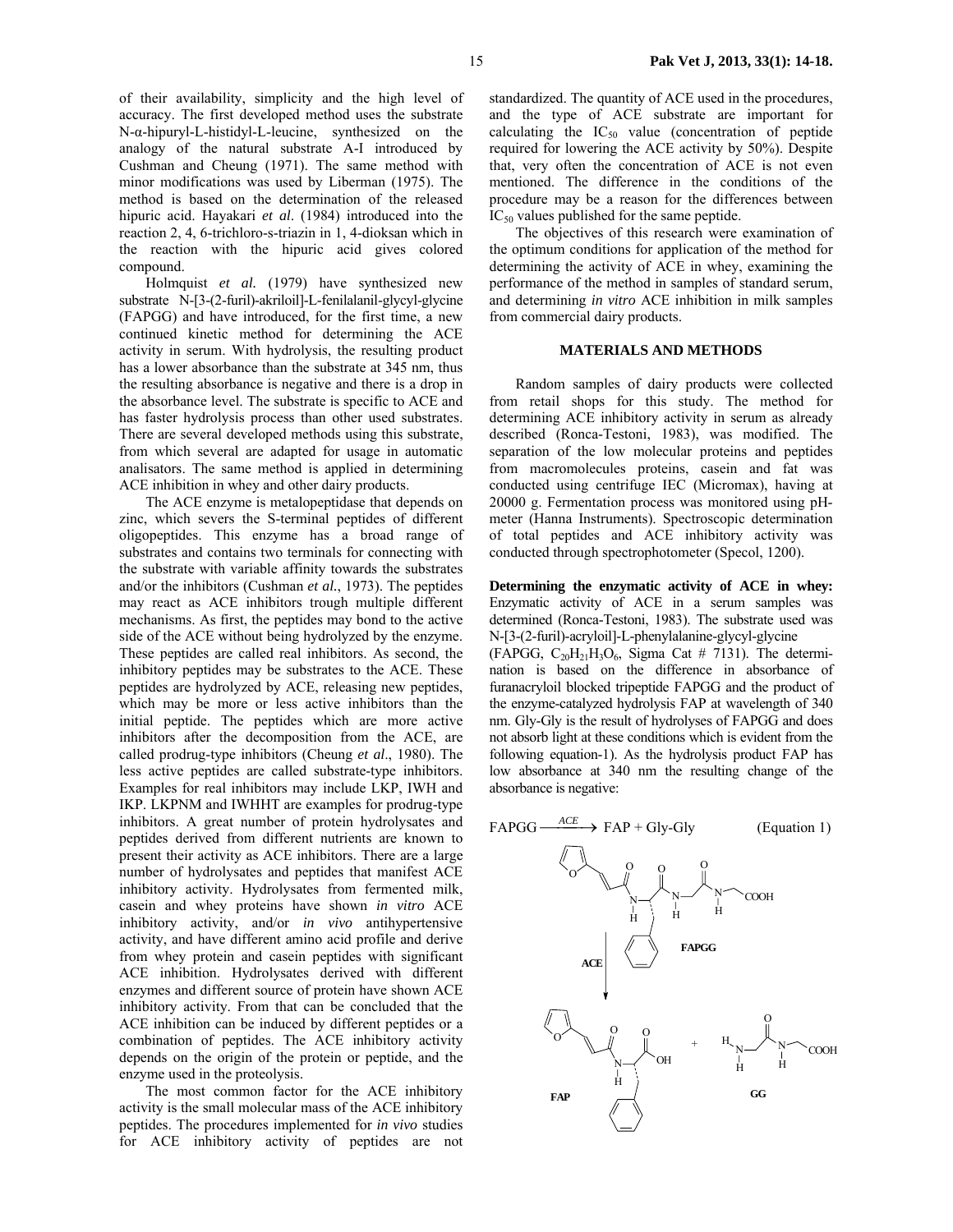The following procedure was used for preparing buffer solution: a) tris buffer 0.2 mol/L (2 hydroxymethyl-1,3 propanediol, Merck No 108382 MM=121,14 g/mol) was mixed with 24.23 g/L boiled and cooled deionized water to prepare standard buffer solution; b) hydrochloric acid solution (0.1 mol/L) was prepared; c) the buffer solution was prepared using different ratios of a and b solutions; sodium chloride solution 300 mmol/L was added.

Substrate solution (2 mmol/L) was prepared by dissolving 0.07988 g FAPGG (MM=399.4 g/mol in 100 ml buffer solution. The primary solution was diluted with the buffer solution. Control serums for ACE (Sigma) were measured using the spectroscopic kinetic method (Specol 1200) at 340 nm and  $37^{\circ}$ C.

The buffer solution comprised of: Tris buffer 50 mmol/L pH 8,2 (37°S), 300 mmol/L chlorides: 25 ml tris buffer solution 0.2 mol/L, 20 ml 0.1 mol/L HCl and 10 ml 3 mol/L NaCl solution. The measuring flask was filled up to 100 ml with deionized water. The substrate solution comprised of 0.8 mmol/L FAPGG: 0.032 g in 100 ml 50 mmol/L Tris buffer solution pH 8.2.

**Determining serum ACE activity:** Buffered substrate was added (2000 µL) along with 200 µL serum sample, into a 10 ml cuvette. The mixture was incubated for 5 min. at 37°C. Тhe initial absorbance was read at 340 nm. Than after exactly 5 min. the drop in the absorbance level was recorded and the difference was calculated using equation 2.

$$
ACE(U/L) = \Delta A \cdot \frac{V_t}{V_s} \cdot \frac{1}{t} \cdot \frac{1}{\Delta \varepsilon} \cdot 1000
$$
 (Equation 2)

∆A- change in the absorbance after 5 min.;

Vt -total volume of the reaction mixture

Vs - volume of the serum sample

t - interval of measuring the change of the absorbance ∆ε - differential molar absorbing coefficient FAPGG / FAP at 340 nm.

The reaction mixture comprises of 0.8 mol/L FAPGG, 50 mmol/L tris buffer, 8.2 (37°C) pH, chlorides 300 mmol/L, with addition of 100 µL serum in 2000 µL reaction mixture. The determinations were made at 340 nm, 37°C, and serum reagent ratio of 1:10, time of incubation 5 min, measuring interval 5 min, and calculations made with calibration factor. Commercial solutions for ACE (Sigma) were used.

The kinetic curve of the dependence of the speed of the enzymatic reaction for hydrolysis of FAPGG catalyzed by the serum ACE, from the concentration of the substrate (Мichaelis-Menten reaction) is presented in Fig.1 where the calculated Michaelis constant is Km=0.376 mmol/L. The enzymatic kinetic constants were calculated using software GraFit v.4 (Eritchacus software Limited 2002), and the statistical processing of the obtained data was made with Statistica (data analysis software system, v.6 StatSoft, Inc. 2001).

**Accuracy of the test:** Several tests were conducted to test the accuracy, the precision and the linearity of the method. The precision of the kinetic method was determined with serum samples with normal and high ACE activity. The enzyme activity for whey samples was determined by the kinetic method with substrate FAPGG and commercial standard serum containing ACE.

Procedure of the serum test is described as follows: a) in a 2 ml cuvette we poured 1 ml ACE reagent (substrate and Tris buffer) and 0.1 ml standard solution of serum containing ACE and 0.1 ml water; b) the solutions were stirred by flipping the cuvette several times; c) the cuvette was placed in an incubator at 37°C for 45 min; d) after 5 min, the absorbance was measured and the values for time and absorbance were plotted to construct a calibration curve for time/absorbance.

The ACE inhibitory activity of the whey samples was determined as follows: In a 2 ml cuvette pour 1 ml ACE reagent (substrate and Tris buffer) and 0.1 ml standard solution of serum which contained ACE and 0.1 ml water. The solutions were stirred by flipping the cuvette several times. Then the cuvette was placed in a thermostat at  $37^{\circ}$ C for 45 min and at an interval of 5 min the value of the absorbance was measured. With the values for time and absorbance, a calibration curve (time/absorbance) was constructed. The ACE inhibitory activity (in %) was determined from the calibration curve and calculated by the following equation:

 Uninhibited activity-inhibited activity % inhibition  $=$ Uninhibited activity

(Equation 3)

#### **RESULTS AND DISCUSSION**

**pH influence and ionic concentration on ACE activity:**  The influence of pH of the buffer solution, concentration of chloride ions and the concentration of the substrate affecting the activity of ACE in serum, were determined. The determination was made by the ACE activity in control serum for the range of the Tris buffer from 7.05- 8.95 pH, presented in Table 1. The optimal pH level was found to be 8.2.

The influence of the concentration of chloride ions on the activity of ACE were determined using control serum, for range of concentrations between 0-0.7 mol/L. The results indicated that the optimal concentration of chloride ions was 0.30 mol/L. The initial absorbance (A) and ∆A/min were determined for range of concentrations of substrate FAPGG between 0.1-2.0 mol/L, and using control serum. The results are presented in Table 2.

The data presented in figure 1, shows that all ACE inhibitory peptides from milk whey as competitive inhibitors, directly binds to the active site of enzymes and are characterized by unchanged maximal rate of reaction. Precision data obtained through testing within and between series of samples with normal and high activity of ACE, is expressed trough the coefficient of variation (Table 3).

The accuracy of the method was tested trough determination of the ACE activity in serum samples (92 U/L and 31 U/L), mixed in different ratios. Results were calculated as average three determinations. Table 4 reports the accuracy of the method for determining the ACE activity in serum samples as compared with the calculated values.

The linearity of the method for determining the enzymatic activity of ACE in serum samples was tested in series of dilutions of control serum with high ACE activity.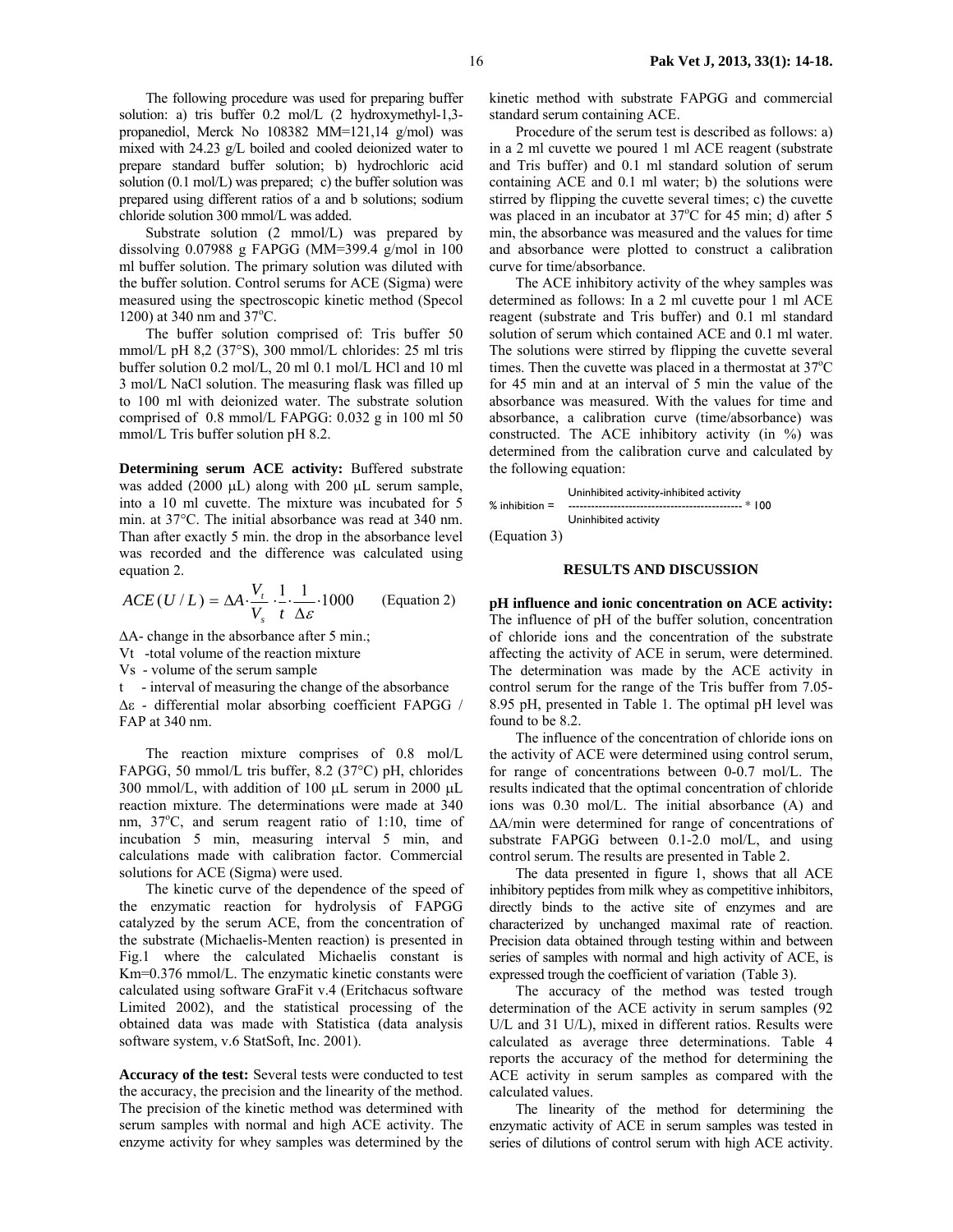**Table 1:** The effect of Tris buffer pH level on the hydrolysis of 0.8 mmol/L FAPGG catalyzed by ACE (340 nm, 37°C)

| variable<br>endant<br>$\lambda$<br>. | leve<br>n⊢<br>.             |   |                |           |            |       |          |    |
|--------------------------------------|-----------------------------|---|----------------|-----------|------------|-------|----------|----|
|                                      | $\sim$<br>د ب               | ے | 7 O.C<br>. 7 U | <b></b>   | ັ<br>$  -$ | 0. TO | o.ou     |    |
| ∼∽<br>◡                              | $\overline{ }$<br><b>ZU</b> |   | - -            | - -<br>-- | --<br>-    |       | Λſ<br>πν | -- |

\* angiotensin-converting enzyme

**Table 2:** Effect of the concentration of substrate FAPGG on the initial absorbance and ∆A/min of control serum for ACE (Tris buffer, pH 8, 2; 300 mmol/L chloride ions)

| Absorbance | Substrate (mmol/L) |        |        |        |        |        |        |
|------------|--------------------|--------|--------|--------|--------|--------|--------|
|            | v. ı               | ◡…     | U.S    | ง.ช    |        | .      | Z.U    |
| Initial A  | 0.2248             | 0.3390 | 0.6338 | J.8809 | 0.8804 | .3270  | .4497  |
| ∆A/min     | 0.0006             | 0.0009 | 0.0014 | 0.0018 | 0.0018 | 0.0020 | 0.0021 |

**Table 3:** Precision data of the method for ACE activity in serum with kinetic method with FAPGG substrate

| Parameter  | In series |       | Between series |     |
|------------|-----------|-------|----------------|-----|
|            | 0         |       |                |     |
| X (U/L)    | 62        | l I 2 | 58             | 21  |
| $+SD$      | 20        | 1.8   | 2.8            | 4.8 |
| (%)<br>CV. | 3.2       | .8    | 4.8            | 4.0 |

**Table 4:** Accuracy of the method for determining the ACE activity (U/L) in serum samples determined by the test of revealing the theoretically calculated data

| Calculated | Determined | % Revealing |
|------------|------------|-------------|
| 61.5       | $63+1.4$   | $102 + 2.2$ |
| 51         | $52+0.9$   | $102 + 1.8$ |
| 77         | $72+1.4$   | $100+1.0$   |

In determining the activity of the enzyme with the method, the linear accuracy was to 175 U/L (Fig. 2).

Whey samples derived from different types of dairy products of cows, sheep and mixture of the both in different ratios were studied. Total samples were 70 (27 yogurt, 9 sour cream, 14 cheese and 20 white cheeses). The mean values were worked out. ACE inhibitory activity was reflected in % and IC50  $(\mu L)$  (Table 5). The yogurt and white cheese samples presented the highest ACE inhibition, as seen descriptive statistics of ACE inhibition in dairy products (Table 6). In a pervious study the most effective inhibitors were EDTA; CdBr2; angiotensin II; bradykinin; and a pentapeptide, L-pyroglutamyl-L-lysyl-L-tryptophyl-L-

alanyl-L-proline, a component of Bothrops jararaca venom (Cushman and Cheung, 1971).

It has been noted that all ACE inhibitory peptides from dairy products act as competetive inhibitors. There was no known correlation between total peptides in whey and *in vitro* ACE inhibitory activity. This notation is in compliance with the linear data.

**Table 5:** Average values of ACE inhibition in the tested dairy products

| Product                           | Inhibition% | Inhibition IC50 |
|-----------------------------------|-------------|-----------------|
| Yogurt (cow's milk)               | 36.6        | 323.7           |
| Sour cream (cow's milk)           | 28.0        | 1199.3          |
| Sour cream (sheep's milk)         | 11.4        | 734.I           |
| White cheese (cow's milk)         | 38.7        | 162.9           |
| White cheese (sheep's milk)       | 26.9        | 190.0           |
| White cheese (goat's milk)        | 23.5        | 212.7           |
| White cheese (cow's+sheep's milk) | 18.9        | 271.5           |
| Cheese (cow's milk)               | 20.8        | 316.1           |

 In a study, all probiotic yoghurts showed appreciable ACE-I activity during initial stages of storage which deseased (P<0.05) afterwards (Donkor *et al*., 2007). The ACE-I activity ranged from IC50 of 103.30–27.79 mg mL<sup>-1</sup> with the greatest ACE inhibition achieved during first and third week of storage. The *in vitro* ACE-I activity could be related to the peptide liberation via degradation of caseins. In total, 8 ACE-I peptides were characterized originating from αs2-casein, k-casein and β-casein.

The ACE inhibitory activity was determined in 70 comercially available samples of dairy products. There was a significant variation in the inhibition in different products (Fig. 3). This may be the result of origin of samples from different production technologies. It was noted that ACE inhibitory peptides are most common in whey from yogurt and white cheese.

**Table 6:** Descriptive statistics of ACE inhibition in dairy products

| Type of      | Average | Standard  | Maximum |
|--------------|---------|-----------|---------|
| product      | value   | deviation | value   |
| Yogurt       | 36.63   | 50.5      | 273     |
| Sour cream   | 24.3    | 11.66     | 46.6    |
| White cheese | 29.9    | 14.96     | 76.4    |
| Cheese       | 20.8    | 12.83     | 55.8    |



**Fig. 1:** Michaelis-Menten dependence curve of reaction speed of FAPGG hydrolysis / concentration of substrate (0.1-3.2 mmol/L; tris buffer 50 mmol/L, pH 8.2,  $t = 37^{\circ}C$ )



**Fig. 2:** Linearity of the determination of ACE activity in serum samples with the kinetic method and FAPGG substrate.

Chen *et al*. (2012) reported a single Val-Ala-Pro (VAP) tripeptide in grass carp protein. The tripeptide with excellent ACE-inhibitory activity (IC50 value of 0.00534 mg/mL) was a competitive ACE inhibitor and stable against both ACE and gastrointestinal enzymes of pepsin